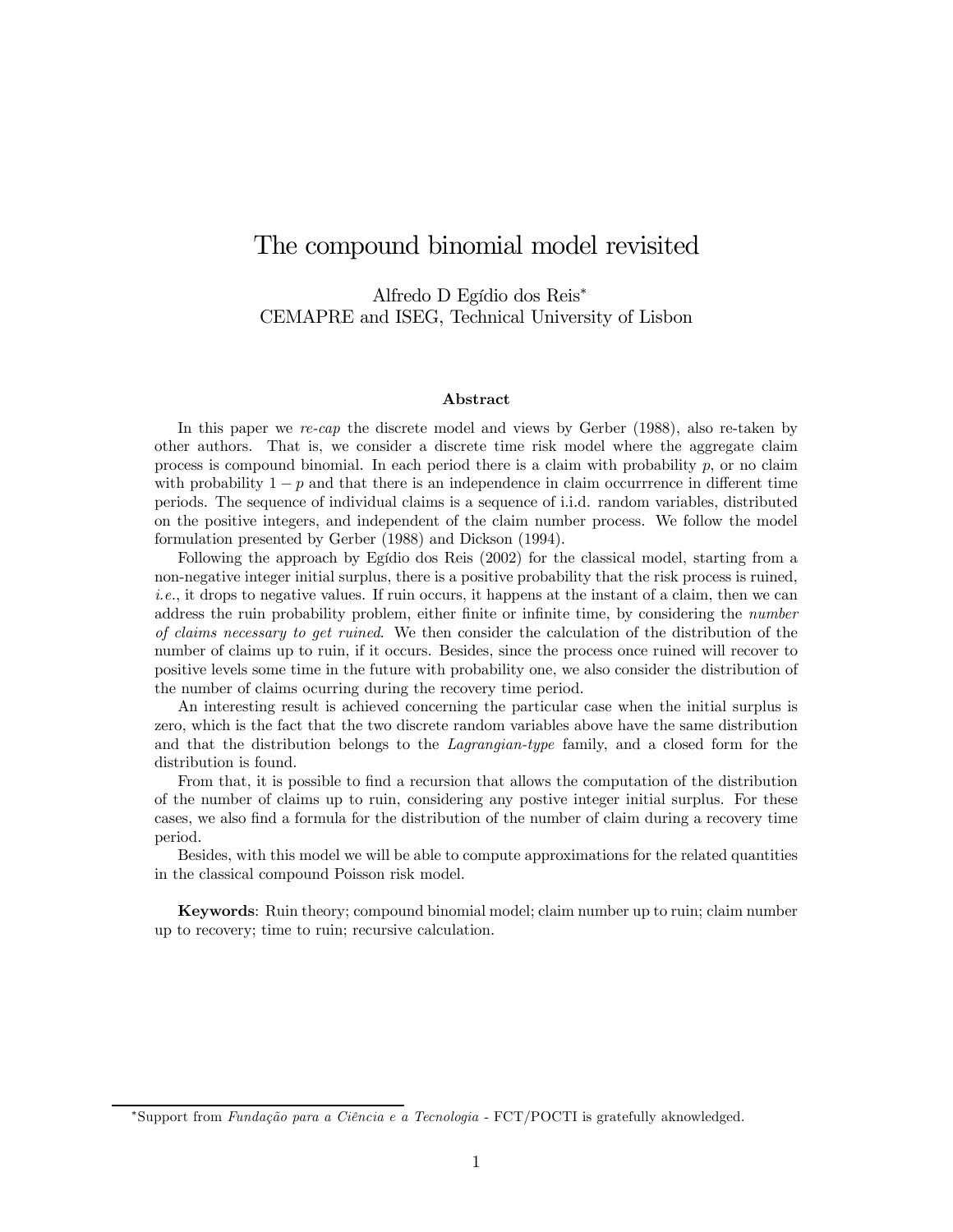## 1 Introduction

Consider the compound binomial model as like in Gerber (1988) and Dickson (1994). The discrete time risk model is defined as follows

$$
U_t = u + t - S_{N_t} , t = 0, 1, 2, ...,
$$

where  $U_t$  is the insurer's surplus at time t,  $U_0 = u$ ,  $S_{N_t} = \sum_{i=0}^{N_t} X_i$  (with  $X_0 \equiv 0$ ),  $N_t$  is the number of claims in the first t time periods. For simplicity we consider the premium income per unit time to be 1. It is assumed that this is a binomial process, in each period there is a claim with probability p, or no claim with probability  $q = 1 - p$ , and that there is an independence in claim occurrence in different time periods. The amount of the claim in period i is  $X_i$ , so that  $\{X_i\}_{i=1}^{\infty}$ is a sequence of i.i.d. random variables, independent of the claim number process  $\{N_t\}$ , and with common probability function with support on the positive integers. This distribution is denoted as

$$
F(x) = Pr(X_i \le x), \ f(x) = Pr(X_i = x), x = 1, 2, ...
$$

We denote its probability generating function (simply, p.g.f.) evaluated at z as  $\hat{f}(z) = \sum_{i=1}^{\infty} z^{i} f(i)$ .

We further assume that the mean  $E(X_i) = \mu < \infty$ . Finally, we assume that the premiums contain a loading, i.e.  $p\mu < 1$ , otherwise the probability of ruin would be one. The probability of ultimate ruin in this process is defined as  $\psi(u) = \Pr(T < \infty | u)$ , where

$$
T = \min \{ t \ge 1, U_t \le 0 | U_0 = u \}.
$$

Let,  $\psi(u, n) = \Pr(T \leq n|u)$  denote the finite time ruin probability,  $\delta(u, n) = 1 - \psi(u, n)$  denote the finite time survival probability and  $\delta(u)=1 - \psi(u)$  denote the ultimate survival probability. Note that under this definition having  $U_t = 0$  for some t other than 0, it corresponds to a "ruin", however, the process can start from  $u = 0$ . The claim number process is a discrete time renewal process where the waiting time distribution is geometric. If we denote by  $K(n)$  and  $k(n)$  respectively the distribution and probability functions we have that  $k(n) = pq^{n-1}, n = 1, 2, ...$  We will furthermore denote by  $\phi(u, n) = \Pr(T = n|u)$ ,  $n \in \mathbb{N}$ , the (defective) probability function of the time to ruin.

We know form Gerber (1988), formulae (5)-(7), that the probability of ultimate ruin can be computed recursively as follows

$$
\psi(0) = p\mu \n\psi(1) = q^{-1}(\psi_d(0) - p) \n\psi(u+1) = q^{-1} \left( \psi_d(u) - p \sum_{i=1}^u \psi_d(u+1-i) f(i) - p[1 - F(u)] \right)
$$
\n(1)

These formulae are similar to those in (Dickson & Waters 1991) [expression (7.2) with the modification in Section 8] developed for the compound Poisson discrete time model.

Let

$$
f(u; x, y) = \Pr(T < \infty, U_T = -y, U_{T-1} = x | u), \quad x = 1, 2, \dots; y = 0, 1, 2, \dots
$$
\n
$$
f(u; x) = \sum_{y} f(u; x, y), \quad x = 1, 2, \dots
$$
\n
$$
g(u; y) = \sum_{x} f(u; x, y), \quad y = 0, 1, 2, \dots
$$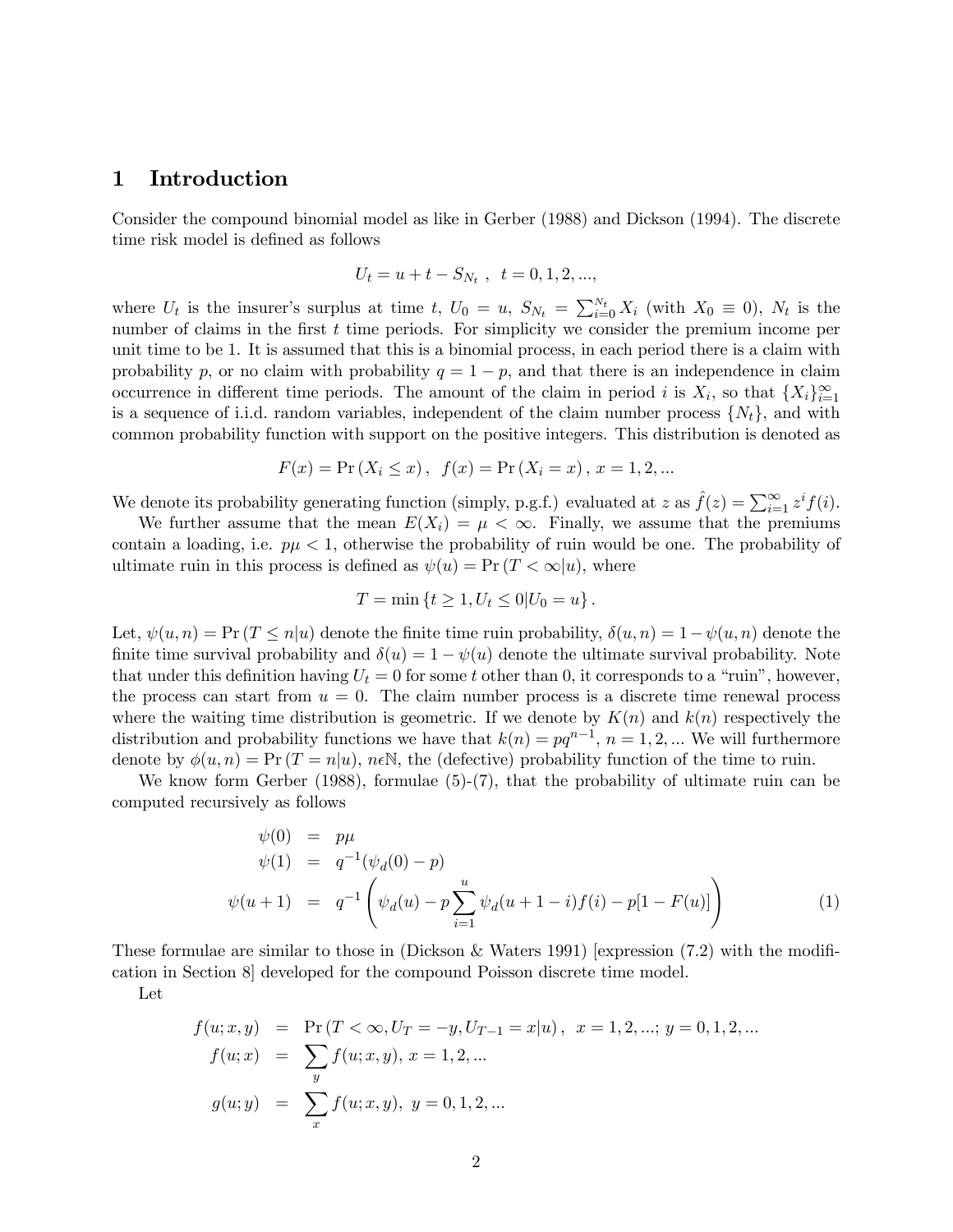The first function above defines the joint probability function of the amount of the surplus immediately before and at ruin and the subsequent functions are their respective marginal functions, respectively the probability of the amount of the surplus immediately prior to ruin and of the severity of ruin. We note that these are defective functions, that is,  $\sum_{y} \sum_{x} f(u; x, y) = \sum_{x} f(u; x) =$ <br> $\sum_{x} f(u; y) = \psi(u)$ . Gerber (1988) shows that, for  $u = 0$ .  $\sum_{y} f(u; y) = \psi(u)$ . Gerber (1988) shows that, for  $u = 0$ ,

$$
f(0; x, y) = pf(x + y + 1), x = 1, 2, \dots; y = 0, 1, 2, \dots
$$

and notes that this formula is also true for  $x = 0$  (then it simply gives the probability that there is a claim of size  $y + 1$  in the first period). A similar comment applies to the formula  $f(0; x)$  next. Then, for  $u=0$ ,

$$
f(0; x) = p \sum_{y=0}^{\infty} f(x+y+1) = p [1 - F(x)]
$$
  

$$
g(0; y) = p \sum_{x=0}^{\infty} f(x+y+1) = p [1 - F(x)], y = 0, 1, 2, ...
$$

We denote the p.g.f. of  $g(u; y)$  as  $\hat{g}(u; z) = \sum_{y=0}^{\infty} z^y g(u; y)$ . It's easy to show that

$$
\hat{g}(0; z) = \frac{p}{1 - z} \left[ 1 - \hat{f}(z) \right]
$$
 (2)

Similar to Egídio dos Reis (2002) for the classical risk model, instead of evaluating finite time ruin probabilities we can think of evaluating how many claims the surplus takes to get ruined, if it happens. Besides, we will also consider the number of claims during a period of negative surplus, provided that ruin occurs. Let  $M$  be the random variable that represents the number of claims up to ruin (from initial surplus u). We denote its p.f. and d.f respectively by  $b(u; n)$  and  $B(u; n)$ ,  $n = 1, 2, ...$  (at least one claim is needed to get ruined, if that effectively occurs). Let K denote the random variable of the number of claims that occur until the process recovers to positive levels once the process has been ruined (from initial surplus  $u$ ). We denote its p.f. and d.f., respectively by  $v(u; n)$  and  $V(u; n)$ ,  $n = 0, 1, 2, ...$  (once ruined the process can recover with no claims, besides, recovery has probability one).

As noted by Gerber (1988) and later examined by Dickson (1994) this binomial model can be used to find approximations for related quantities, like ruin probabilities, in the classical continuous time compound Poisson model. Furthermore, Dickson (1994) concluded that the approximations obtained for ultimate ruin probabilities are not as good as other approximations based on discretizations, using for instance other discrete approaches like the one by Dickson & Waters (1991), unless you use much higher discretization units. However, for our main problem and addressing approximations, the use of the binomial model to approximate the distribution of the number of claims up to ruin, or to recovery, in the classical model, this is a suitable approach. The reasoning is the following: In the discrete compound Poisson model, as used by Dickson & Waters (1991), in each discretization period the number of claims can be multiple since its distribution is Poisson. Of course you can make the period length very small so that the probability of having more than one claim is very small, but still positive. In our main problem we want to consider the claim number up to ruin, in other words, the claim number that causes ruin, the model by Dickson & Waters (1991) will give the time period that causes ruin, if it happens. Hence, this latter is suitable for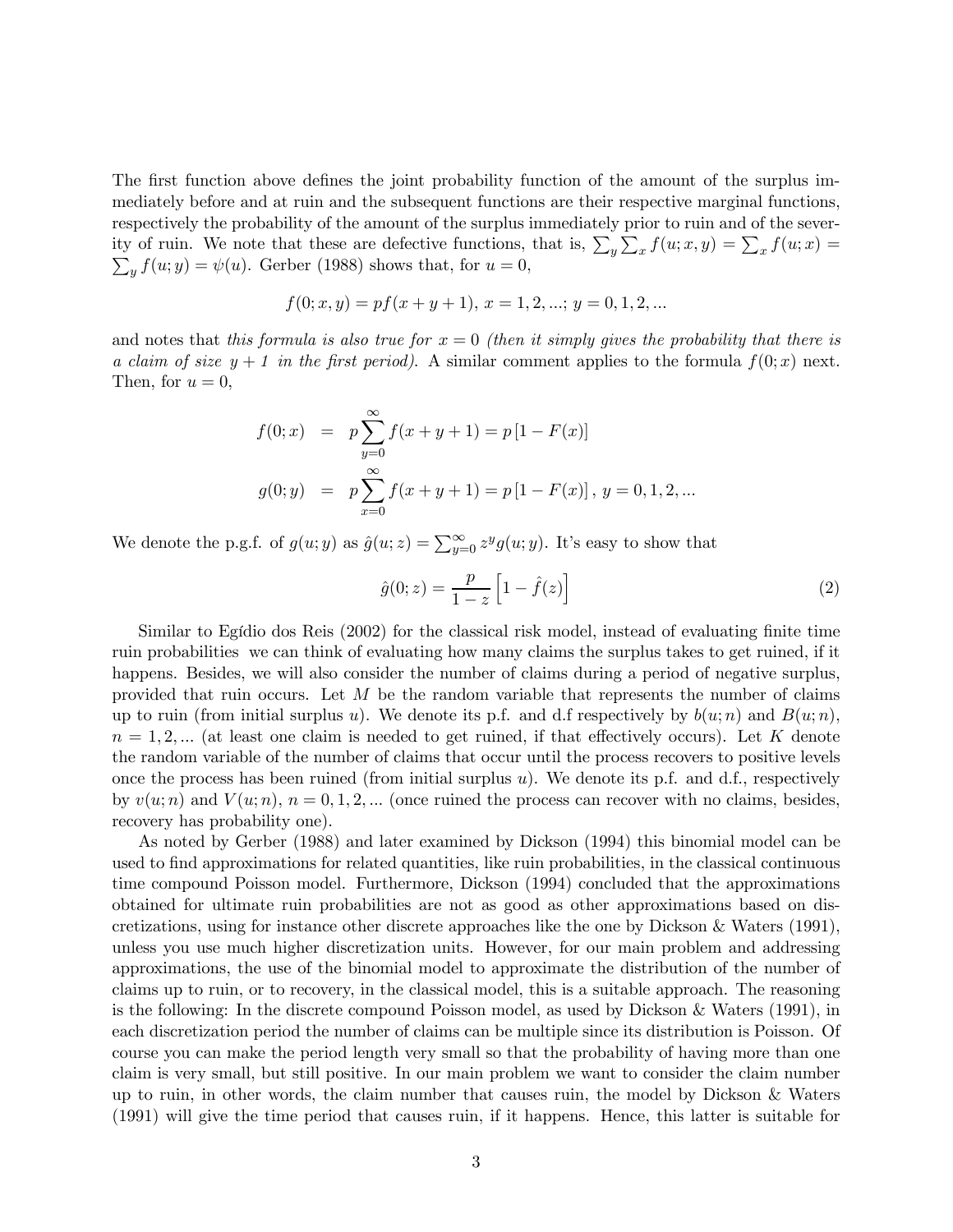approximating the distribution for the time to ruin and not for the distribution of the claim number up to ruin.

The discrete model and the results presented in this paper not only can be used as approximations to related quantities in the classical model, but also have value on its own. Besides, as we use a renewal approach, by considering that the distribution of the waiting time is geometric, we could extend the method presented to other renewal models, for instance when the waiting time is negative binomial distributed, and use this model to approximate quantities in continuous time Erlang renewal risk models. Like in the model presented where the geometric can be viewed as the discrete version of the exponential distribution as the waiting time of the Poisson process, the negative binomial will be viewed as the *discrete version* of an Erlang distribution, considering an appropriate parameter choice.

In the following section we deal with the distribution of the number of claims up to ruin. In Section 3 we work the probability function of the number of claims occurring during a recovery time period, if ruin occurs. In Section 4, using a renewal argument, we work recursion formulae for finite time survival probabilities and in the last section we provide some formulae with an example, when single claims are geometric.

#### 2 On the number of claims up to ruin

Considering the first claim occurrence and that the waiting time for a claim has a geometric distribution, we have that for  $u = 1, 2, ...$ 

$$
B(u;1) = b(u;1) = \sum_{t=1}^{\infty} pq^{t-1} \sum_{x=u+t}^{\infty} f(x)
$$
 (3)

$$
= p \sum_{t=1}^{\infty} q^{t-1} \left[ 1 - F(u+t-1) \right] = p \sum_{t=0}^{\infty} q^t \left[ 1 - F(u+t) \right] \tag{4}
$$

$$
= pq^{-u} \sum_{t=0}^{\infty} q^{t+u} [1 - F(u+t)] = pq^{-u} \sum_{t=u}^{\infty} q^t [1 - F(t)] \tag{5}
$$

For  $u = 1, 2, ...$  and  $n = 1, 2, ...$ , we have

$$
B(u; n+1) = B(u; 1) + \sum_{t=1}^{\infty} p q^{t-1} \sum_{x=1}^{u+t-1} f(x)B(u+t-x; n).
$$

Hence,  $b(u; n + 1) = B(u; n + 1) - B(u; n)$ ,

$$
b(u; n+1) = \sum_{t=1}^{\infty} p q^{t-1} \sum_{x=1}^{u+t-1} f(x)b(u+t-x; n)
$$
 (6)

The formula above can be worked out to find a recursion formula useful for computation purposes. Before we work it out we will need an auxiliary expression to be presented next.

It is simple to understand that formula (3) is also valid for  $u = 0$ . However, it is not the case concerning formula (6). We cannot simply extend formula (6) for  $u = 0$ . This is because if we want to consider ruin on the  $(n + 1)$ -th claim,  $n = 1, 2, \dots$ , we cannot have any claim in the first time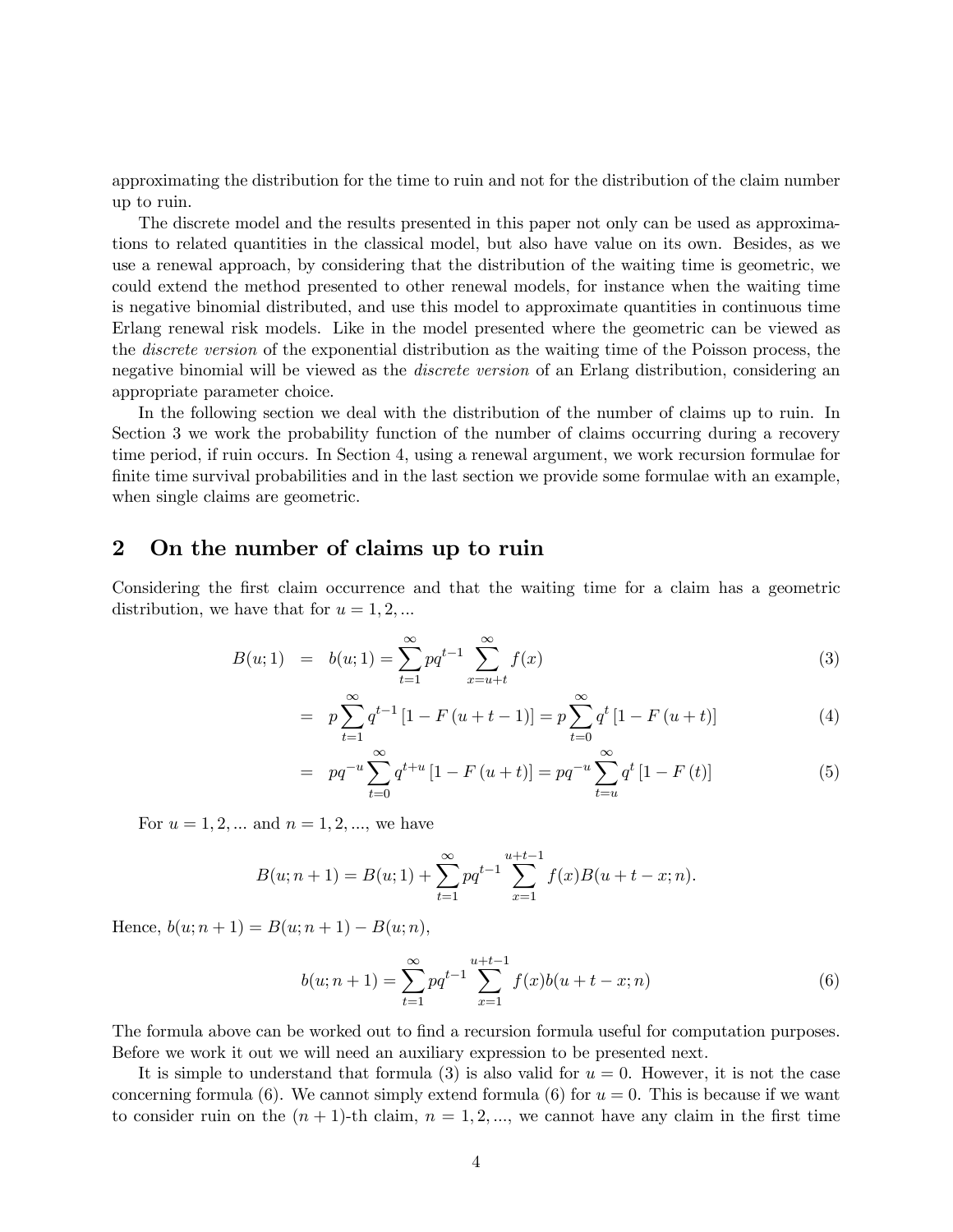period as any claim amount would necessarily imply ruin (on the first claim occurrence!). Recall that at the end of this period we will have one premium income of one unit, so a claim occurrence would lead the surplus to a non positive level, which is *ruin*. Then, any claim occurrence would be allowed to happen from the second period on. Hence,

$$
b(0; n+1) = \sum_{t=2}^{\infty} pq^{t-1} \sum_{x=1}^{t-1} f(x)b(t-x; n)
$$
  
\n
$$
= \sum_{t=2}^{\infty} pq^{t-1} \sum_{x=1}^{t-1} f(t-x)b(x; n)
$$
  
\n
$$
= \sum_{x=1}^{\infty} pb(x; n)q^{x-1} \sum_{t=x+1}^{\infty} q^{t-x}f(t-x)
$$
  
\n
$$
= \sum_{x=1}^{\infty} pb(x; n)q^{x-1} \sum_{t=1}^{\infty} q^{t}f(t)
$$
  
\n
$$
= \sum_{x=1}^{\infty} pb(x; n)q^{x-1} \hat{f}(q)
$$
  
\n
$$
= pq^{-1} \hat{f}(q) \sum_{x=1}^{\infty} q^{x}b(x; n),
$$
 (7)

Note that the series  $\sum_{x=1}^{\infty} q^x b(x; n) < \infty$ , since  $b(x; n)$  is a probability then  $0 \leq q^x b(x; n) < q^x$ <br> $\sum_{x=1}^{\infty} q^x$  is a geometric series with ratio  $0 < q < 1$ . and  $\sum_{x=1}^{\infty} q^x$  is a geometric series with ratio  $0 < q < 1$ .

**Result 1** For  $n = 2, 3, ...$ 

$$
b(1; n) = q^{-1}b(0; n) \tag{8}
$$

$$
b(u; n) = q^{-1} \left( b(u-1; n) - p \sum_{x=1}^{u-1} b(x; n-1) f(u-x) \right), u = 2, 3, ... \tag{9}
$$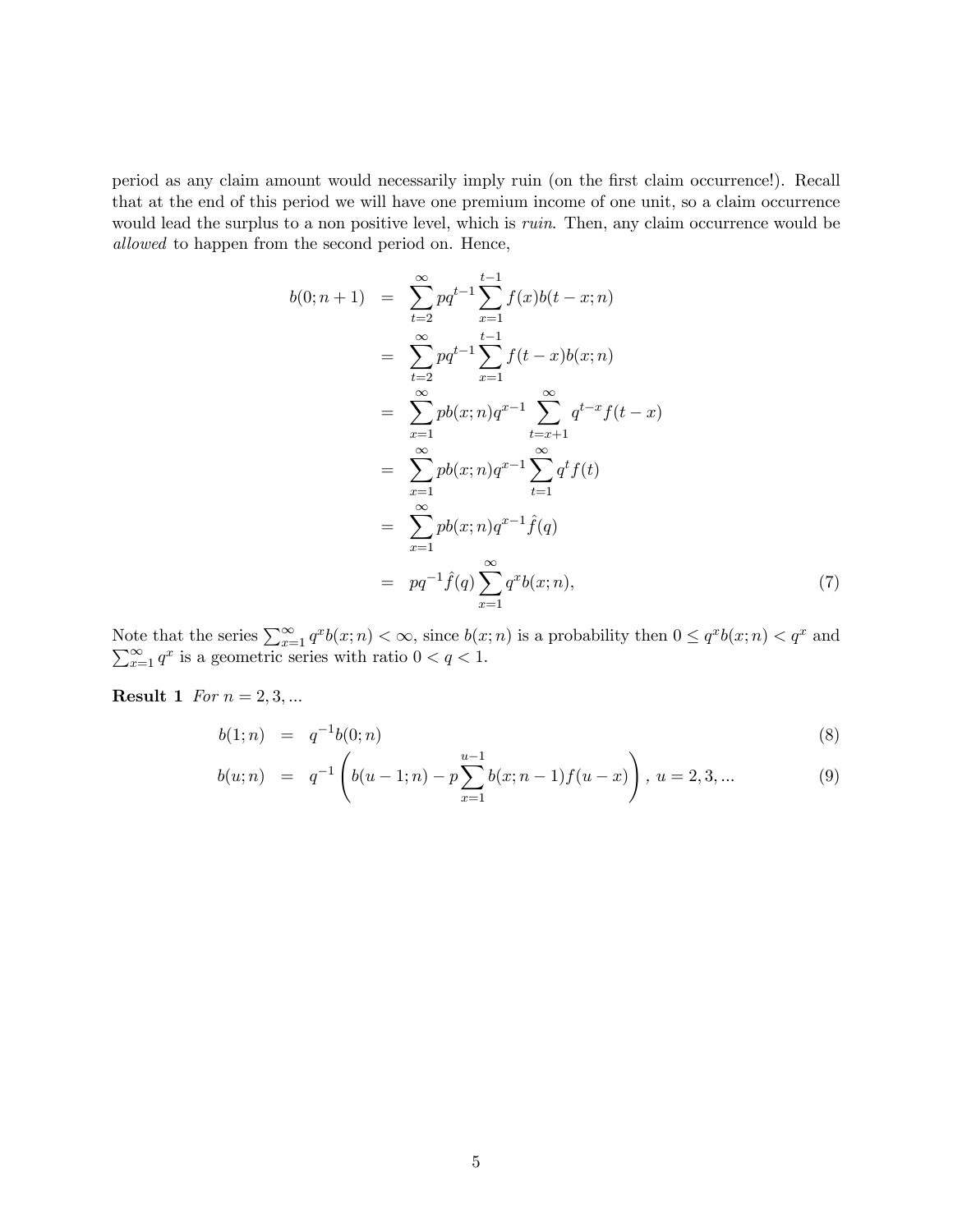Proof. Consider equation  $(6)$ , we can re-write it as

$$
b(u; n) = \sum_{t=1}^{\infty} pq^{t-1} \sum_{x=1}^{u+t-1} f(u+t-x)b(x; n-1)
$$
  
\n
$$
= p \sum_{x=1}^{u} b(x; n-1) \sum_{t=1}^{\infty} q^{t-1} f(u+t-x) + p \sum_{x=u+1}^{\infty} b(x; n-1) \sum_{t=x+1-u}^{\infty} q^{t-1} f(u+t-x)
$$
  
\n
$$
= pq^{-(u+1)} \left( \sum_{x=1}^{u} q^{x} b(x; n-1) \sum_{t=1}^{\infty} q^{u+t-x} f(u+t-x) + \sum_{x=u+1}^{\infty} q^{x} b(x; n-1) \sum_{t=x+1-u}^{\infty} q^{u+t-x} f(u+t-x) \right)
$$
  
\n
$$
= pq^{-(u+1)} \left( \sum_{x=1}^{u} q^{x} b(x; n-1) \sum_{t=u+1-x}^{\infty} q^{t} f(t) + \sum_{x=u+1}^{\infty} q^{x} b(x; n-1) \sum_{t=1}^{\infty} q^{t} f(t) \right)
$$
  
\n
$$
= pq^{-(u+1)} \left( \sum_{x=1}^{u} q^{x} b(x; n-1) \sum_{t=u+1-x}^{\infty} q^{t} f(t) + \hat{f}(q) \sum_{x=u+1}^{\infty} q^{x} b(x; n-1) \right)
$$
(10)

changing the summations order and re-arranging.

For  $u = 1$  we have

$$
b(1;n) = pq^{-2} \left( qb(1;n-1) \sum_{t=1}^{\infty} q^t f(t) + \hat{f}(q) \sum_{x=2}^u q^x b(x;n-1) \right)
$$
  
=  $pq^{-2} \left( qb(1;n-1) \hat{f}(q) + \hat{f}(q) \sum_{x=2}^u q^x b(x;n-1) \right)$   
=  $pq^{-2} \left( \hat{f}(q) \sum_{x=1}^u q^x b(x;n-1) \right)$   
=  $q^{-1}b(0;n),$ 

using (7).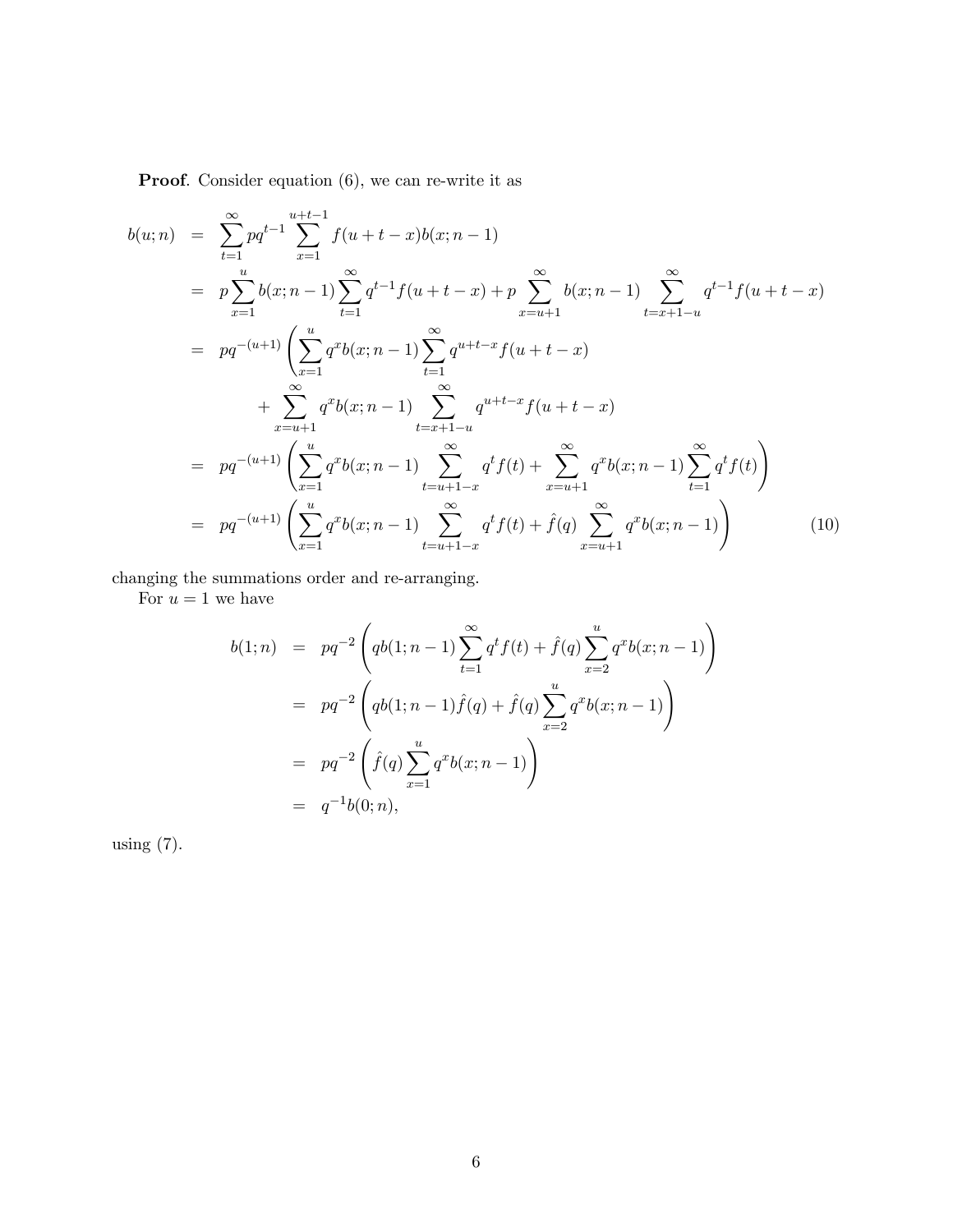For  $u = 2, 3, ...,$  from (10)  $p^{-1}q^{u+1}b(u; n)$  comes

$$
\begin{split}\n&\left(\sum_{x=1}^{u-1} q^x b(x; n-1) \sum_{t=u+1-x}^{\infty} q^t f(t) + q^u b(u; n-1) \sum_{t=1}^{\infty} q^t f(t) + \hat{f}(q) \sum_{x=u+1}^{\infty} q^x b(x; n-1)\right) \\
&= \left(\sum_{x=1}^{u-1} q^x b(x; n-1) \sum_{t=u+1-x}^{\infty} q^t f(t) + \hat{f}(q) q^u b(u; n-1) + \hat{f}(q) \sum_{x=u+1}^{\infty} q^x b(x; n-1)\right) \\
&= \left(\sum_{x=1}^{u-1} q^x b(x; n-1) \sum_{t=u+1-x}^{\infty} q^t f(t) + \hat{f}(q) \sum_{x=u}^{\infty} q^x b(x; n-1)\right) \\
&= \left(\sum_{x=1}^{u-1} q^x b(x; n-1) \sum_{t=u-x}^{\infty} q^t f(t) + \hat{f}(q) \sum_{x=u}^{\infty} q^x b(x; n-1) - \sum_{x=1}^{u-1} q^x b(x; n-1) q^{u-x} f(u-x)\right) \\
&= \left(\sum_{x=1}^{u-1} q^x b(x; n-1) \sum_{t=u-x}^{\infty} q^t f(t) + \hat{f}(q) \sum_{x=u}^{\infty} q^x b(x; n-1) - q^u \sum_{x=1}^{u-1} b(x; n-1) f(u-x)\right).\n\end{split}
$$

Now, the first two terms in the formula above correspond to  $p^{-1}q^{u}b(u - 1; n)$  and we get the recursion formula

$$
b(u; n) = q^{-1} \left( b(u - 1; n) - p \sum_{x=1}^{u-1} b(x; n-1) f(u - x) \right)
$$
  
=  $q^{-1} \left( b(u - 1; n) - p \sum_{x=1}^{u-1} b(u - x; n-1) f(x) \right)$ 

 $\Box$ 

We see from the recursion above that the computation of  $b(u; n)$  we will need the figures of  $b(x; m)$  for the previous values of  $(x = 0, 1, ..., u - 1; m = 1, 2, ..., n - 1)$ . We still need a workable formula for  $b(0; n)$ . This is coming next. Yet, it is easy to check that recursion (1) can be obtained from the recursion above for  $b(u + 1; n + 1)$ , since  $\psi(u + 1) = \sum_{n=0}^{\infty} b(u + 1; n + 1)$ , as follows:

$$
\sum_{n=1}^{\infty} b(u+1;n) = b(u+1;1) + \sum_{n=2}^{\infty} b(u+1;n)
$$
  
=  $b(u+1;1) + q^{-1} \left( \sum_{n=2}^{\infty} b(u;n) - p \sum_{n=2}^{\infty} \sum_{x=1}^{u} b(x;n-1) f(u+1-x) \right)$   
=  $b(u+1;1) + q^{-1} \left( \psi(u) - b(u,1) - p \sum_{x=1}^{u} f(u+1-x) \sum_{n=1}^{\infty} b(x;n) \right)$   
=  $b(u+1;1) + q^{-1} \left( \psi(u) - b(u,1) - p \sum_{x=1}^{u} f(u+1-x) \psi(x) \right).$ 

Since  $q^{-1}b(u, 1) = b(u + 1; 1) + q^{-1}g(0; u)$ , then recursion (1) follows.

In the following result we work closed formulae for  $b(0; n + 1)$ ,  $n = 0, 1, 2, ...$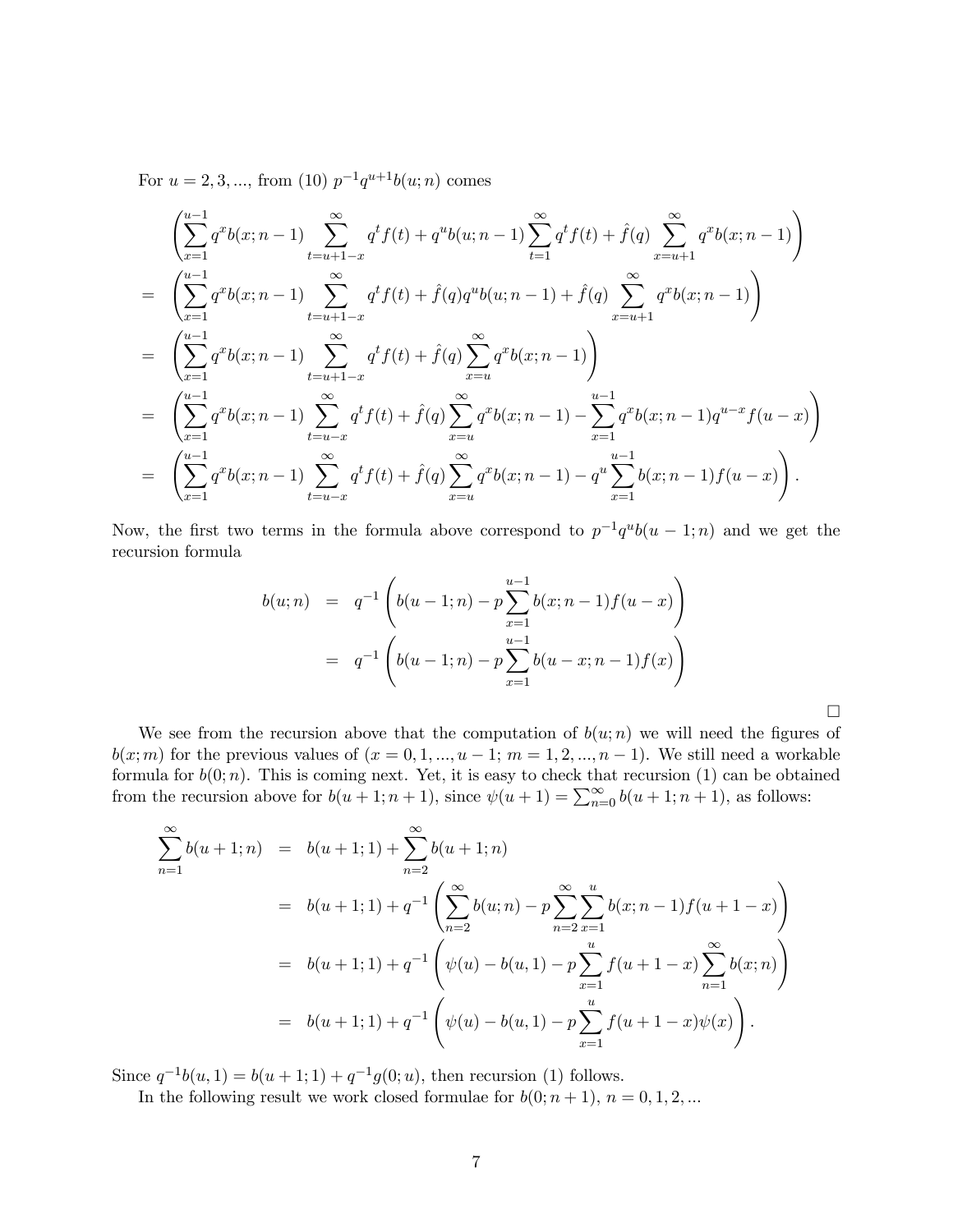**Result 2** For  $u = 0$ 

$$
b(0;1) = \hat{g}(0;q) \tag{11}
$$

$$
b(0;2) = p\hat{f}(q)\hat{g}'(0;q) \tag{12}
$$

$$
b(0; n+1) = \frac{1}{n!} p^n \frac{d^{n-1}}{dz^{n-1}} \left[ \hat{f}(z)^n \hat{g}'(0; z) \right] \Big|_{z=q}, \quad n = 2, 3, \dots \tag{13}
$$

Proof. Formula (11) is immediate from (5). Let's now consider (12). From (7) we have

$$
b(0;2) = pq^{-1}\hat{f}(q)\sum_{x=1}^{\infty} q^x b(x;1)
$$

and from (5) we have that

$$
\sum_{x=1}^{\infty} q^x b(x; 1) = \sum_{x=1}^{\infty} q^x \sum_{i=x}^{\infty} q^{i-x} g(0; i) = \sum_{x=1}^{\infty} \sum_{i=x}^{\infty} q^i g(0; i)
$$

$$
= \sum_{i=1}^{\infty} q^i g(0; i) \sum_{x=1}^i 1
$$

$$
= \sum_{i=1}^{\infty} iq^i g(0; i) = q \sum_{i=1}^{\infty} iq^{i-1} g(0; i)
$$

$$
= q\hat{g}'(0; q),
$$

from what follows (12). For expression (13), we can work it our recursively to find it for a general n in the following way. Consider  $n = 2$ . Retrieving from (7) and introducing (6) we have

$$
\sum_{x=1}^{\infty} q^x b(x; 2) = p \sum_{x=1}^{\infty} \sum_{t=1}^{\infty} q^{x+t-1} \sum_{i=1}^{x+t-1} f(i) b(x+t-i; 1)
$$
\n(14)

with, by (5),  $b(x + t - i; 1) = \sum_{j=x+t-i}^{\infty} q^{j-(x+t-i)}g(0; j)$ . Then

$$
q^{x+t-1} \sum_{i=1}^{x+t-1} f(i) \sum_{j=x+t-i}^{\infty} q^{j-(x+t-i)} g(0;j) = \sum_{i=1}^{x+t-1} q^{i-1} f(i) \sum_{j=x+t-i}^{\infty} q^j g(0;j).
$$

Consider now, from  $(14)$ , the summation on t, introduce in the above expression and change the sums order

$$
\left(\sum_{i=1}^{x} \sum_{t=1}^{\infty} + \sum_{i=x+1}^{\infty} \sum_{t=i-x+1}^{\infty} \right) q^{i-1} f(i) \sum_{j=x+t-i}^{\infty} q^{j} g(0; j)
$$
\n
$$
= \sum_{i=1}^{x} q^{i-1} f(i) \sum_{j=x+1-i}^{\infty} q^{j} g(0; j) \sum_{t=1}^{\infty} 1 + \sum_{i=x+1}^{\infty} q^{i-1} f(i) \sum_{j=1}^{\infty} q^{j} g(0; j) \sum_{t=i-x+1}^{i+j-x} 1
$$
\n
$$
= \sum_{i=1}^{x} q^{i-1} f(i) \sum_{j=x+1-i}^{\infty} q^{j} g(0; j) (i+j-x) + \sum_{i=x+1}^{\infty} q^{i-1} f(i) \sum_{j=1}^{\infty} j q^{j} g(0; j).
$$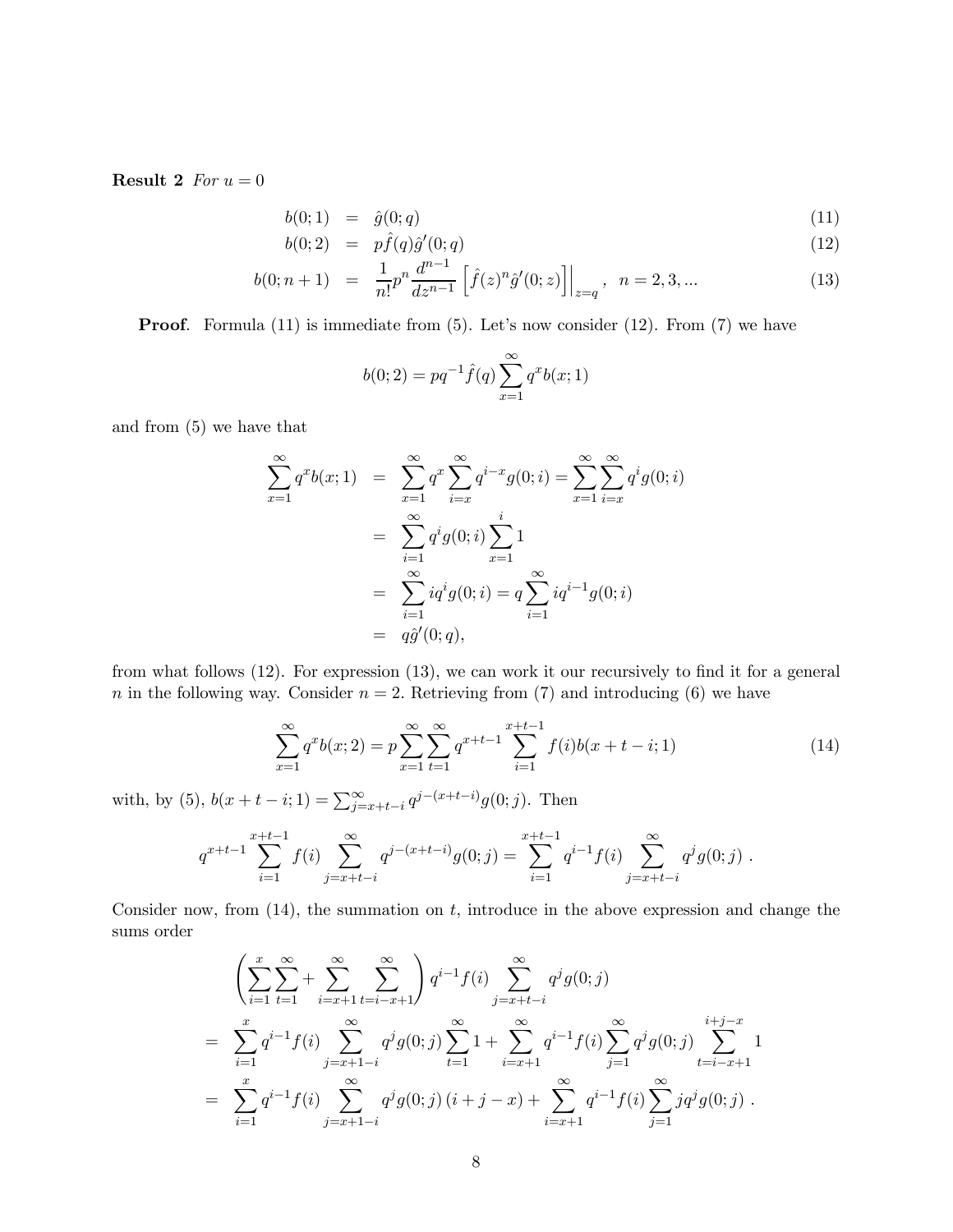In the first part of the expression introduce the outter summation on  $x$ , change orders to get

$$
\sum_{x=1}^{\infty} \sum_{i=1}^{x} q^{i-1} f(i) \sum_{j=x+1-i}^{\infty} q^{j} g(0; j) (i+j-x)
$$
  
\n
$$
= \sum_{i=1}^{\infty} q^{i-1} f(i) \sum_{j=1}^{\infty} q^{j} g(0; j) \sum_{x=i}^{i+j-1} (i+j-x)
$$
  
\n
$$
= \sum_{i=1}^{\infty} q^{i-1} f(i) \sum_{j=1}^{\infty} q^{j} g(0; j) \frac{j(j+1)}{2}
$$
  
\n
$$
= \frac{q^{-1}}{2} \hat{f}(q) \left( \sum_{j=1}^{\infty} j (j-1) q^{j} g(0; j) + \sum_{j=1}^{\infty} 2j q^{j} g(0; j) \right)
$$
  
\n
$$
= \frac{q}{2} \hat{f}(q) \hat{g}''(0; q) + \hat{f}(q) \hat{g}'(0; q) .
$$

Do a similar procedure for the 2nd part and simplify

$$
\sum_{x=1}^{\infty} \sum_{i=x+1}^{\infty} q^{i} f(i) \hat{g}'(0; q) = \hat{g}'(0; q) \sum_{i=2}^{\infty} q^{i} f(i) \sum_{x=1}^{i-1} 1
$$
  
=  $q \hat{f}'(q) \hat{g}'(0; q) - \hat{g}'(0; q) \hat{f}(q)$ .

Put now the two parts together to get

$$
b(0;3) = pq^{-1}\hat{f}(q)\sum_{x=1}^{\infty} q^x b(x;2) = p^2 q^{-1}\hat{f}(q) \left[ q\hat{f}(q)\hat{g}'(0;q) + \frac{q}{2}\hat{f}(q)\hat{g}''(0;q) \right]
$$
  
= 
$$
\frac{1}{2}p^2 \frac{d}{dz} \left[ \hat{f}(z)^2 \hat{g}'(0;z) \right] \Big|_{z=q} .
$$

¤

In the following section we will get the same result by a completely different approach.

# 3 On the number of claims before recovery

In this section we will work the probability function of  $K$ , the number of of claims occurring during a recovery time period, if ruin occurs. First, consider  $u = 0$ . Similar results for a positive initial surplus will follow easily. Consider the following result that relates the distribution of K and M with for an initial surplus zero.

**Result 3** For  $u = 0$ 

$$
v(0; n) = p(0; n + 1), \ \ n = 0, 1, 2, \dots
$$

Consider first the paper by (Gerber 1988), Subsection 4.4 and the number of claims in a process starting from zero reaches an integer positive value x  $(x = 1, 2, ...)$ . Given x and  $S_k = X_1 + X_2 +$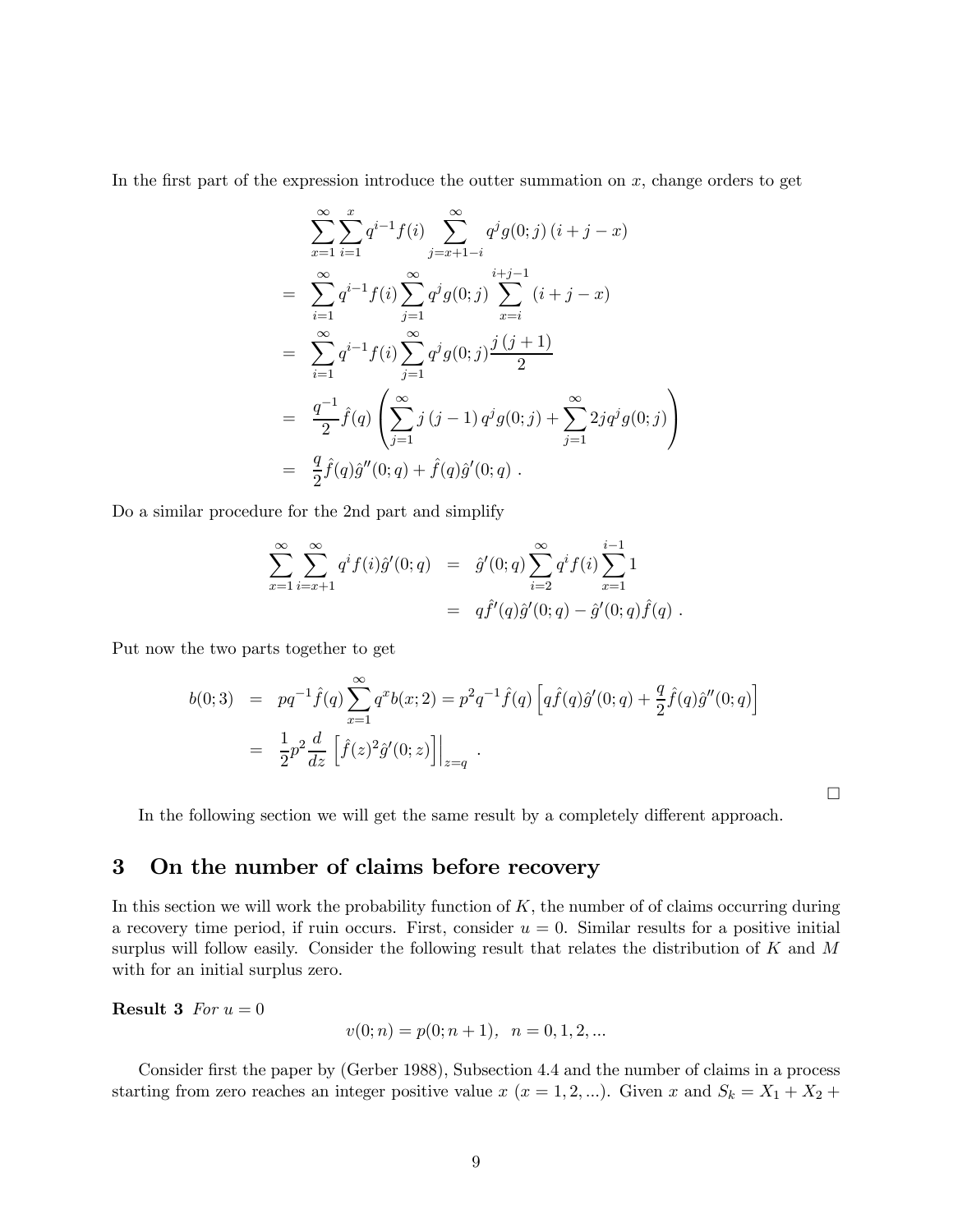$X_3 + \ldots + X_k$ ,  $S_0 \equiv 0$ , the conditional probability that the level x, is visited for the first time between the k-th and the  $(k+1)$ -th claim is

$$
x\frac{1}{k!}\left(\frac{p}{q}\right)^k\frac{(S_k+x-1)!}{(S_k+x-k)!}q^{S_k+x}.
$$

This probability means that when the process upcrosses  $x, k$  claims have occurred. The probability function of  $S_k$  is the convoluted function  $f^{*k}(.)$ , with  $f^{*0}(0) = 1$ .

From the formula above, the unconditional probability, considering the law of total probability, comes

$$
x\frac{1}{k!}\left(\frac{p}{q}\right)^k\sum_{i=0}^{\infty}\frac{(i+x-1)!}{(i+x-k)!}q^{i+x}f^{*k}(i) = x\frac{1}{k!}\left(\frac{p}{q}\right)^k E\left[\frac{(S_k+x-1)!}{(S_k+x-k)!}q^{S_k+x}\right],
$$
(15)

where the expectation is evaluated with respect to the p.f.  $f^{*k}$ . Yet from ,Gerber (1988) formula  $(21)$ , we know that for  $k = 1, 2, ...$ 

$$
\left(\frac{p}{q}\right)^k E\left[\frac{(S_k+x-1)!}{(S_k+x-k)!}q^{S_k+x}\right] = p^k \frac{d^{k-1}}{dz^{k-1}}\left[\hat{f}(z)^k z^{x-1}\right]\bigg|_{z=q},
$$

where  $\hat{f}(z)^k$  is the p.g.f. of  $f^{*k}(.)$ . Hence, the probability (15) comes

$$
x\frac{1}{k!}p^k\left.\frac{d^{k-1}}{dz^{k-1}}\left[\hat{f}(z)^k z^{x-1}\right]\right|_{z=q},\, k=1,2,...;\,x=1,2,...
$$

Now, consider that x is the deficit at ruin with (defective) distribution function  $G(0; x)$ . A deficit at ruin is considered to be recovered when the the surplus gets to a positive integer level. If zero was not ruin then recovery from  $x (x = 1, 2, ...)$  to level zero would take at least one period (in this case a one period recovery will only be possible if the deficit is 1. However "zero" is already ruin and recovery is attained with level "1". Then we have only a change in scale, that is, we can consider in this case x to be non-negative. Thus, the probability of occurring k claims in recovery time is given by, using the law of total probability

$$
v(0;k) = \sum_{x=0}^{\infty} \frac{1}{k!} p^k \frac{d^{k-1}}{dz^{k-1}} \left[ \hat{f}(z)^k \frac{d}{dz} z^x \right] \Big|_{z=q} g(0;x)
$$
  

$$
= \sum_{x=0}^{\infty} \frac{1}{k!} p^k \left( \sum_{n=0}^{k-1} {k-1 \choose n} \left( \frac{d^n}{dz^n} \hat{f}(z)^k \Big|_{z=q} \right) \left( \frac{d^{k-n}}{dz^{k-n}} z^x \Big|_{z=q} \right) \right) g(0;x),
$$

using Leibnitz's rule for derivatives of products. Changing the order of summations we get the above probability as

$$
v(0;k) = \frac{1}{k!} p^k \left( \sum_{n=0}^{k-1} {k-1 \choose n} \left( \frac{d^n}{dz^n} \hat{f}(z)^k \Big|_{z=q} \right) \left( \frac{d^{k-n}}{dz^{k-n}} \hat{g}(0;z) \Big|_{z=q} \right) \right)
$$
  
= 
$$
\frac{1}{k!} p^k \frac{d^{k-1}}{dz^{k-1}} \left[ \hat{f}(z)^k \hat{g}'(0;z) \right] \Big|_{z=q}, k = 1, 2, ...
$$

re-applying Leibnitz's rule. Note that the symbol  $\frac{d^0}{dz^0}$  $\left[\hat{f}(z)\hat{g}'(0;z)\right] = \hat{f}(z)\hat{g}'(0;z)$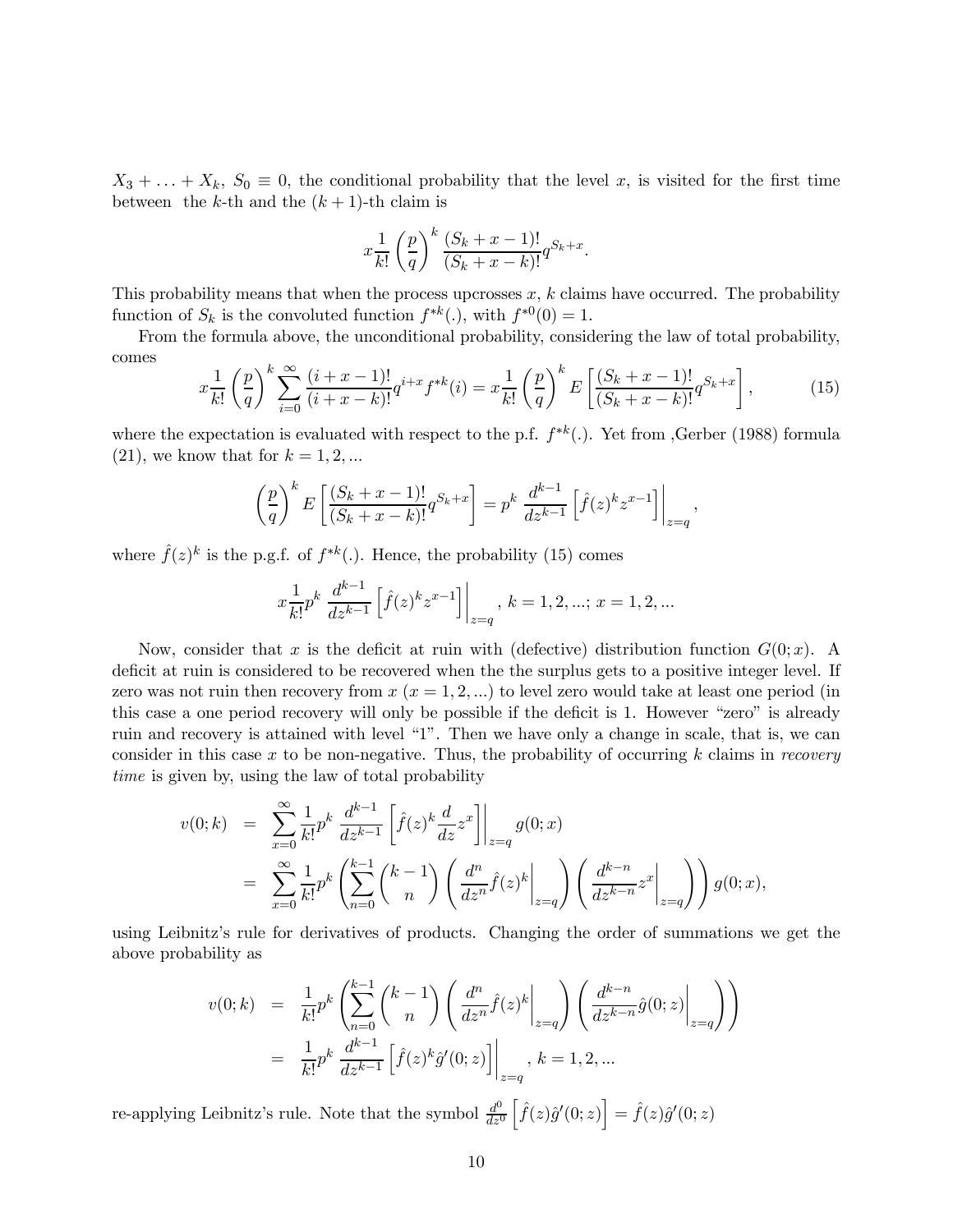For  $k = 0$ , retrieve formula (15) to give  $q^x$ , recall that  $f^{*0}(0) = 1$  and  $S_0 \equiv 0$ . Hence we have

$$
v(0; 0) = \sum_{x=0}^{\infty} q^x g(0; x) = \hat{g}(0; q)
$$

¤

Formulae for  $v(0; n)$  and  $p(0; n+1)$  are similar to expression (13) from Egídio dos Reis (2002). It's not a surprise since this is the discrete analogue model to the classical compound Poisson risk model. Similar reasons apply in formula (3.8) by Dickson (1994) about the distribution of the deficit at ruin and the distribution of the surplus one time unit prior to ruin, with  $u = 0$ . The relation between the distributions of K and M is explained by a dual argument like in the classical continuous time compound Poisson risk process or even like in its discrete version, see Egídio dos Reis (1997).

This kind of probability function fits in the so called *general Lagrangian-type distributions*, see for instance Johnson, Kotz & Kemp (1992), pp.13 and 99.

For positive initial surplus u, the distribution of the number of claims up to recovery  $v(u; n)$  will have a similar expression, just substitute in  $v(0; n) \hat{g}(0; z)$  by  $\hat{g}(u; z)$ . To get  $g(u; x)$  just retrieve it from (Dickson 1994).

### 4 On the time to ruin

We can work out recursion formulae for finite time survival probabilities by stating a renewal equation. Let  $u = 1, 2, ...$  and  $n = 2, 3, ...$  can state easily that

$$
\delta(u,n) = 1 - K(n) + \sum_{i=1}^{n-1} k(i) \sum_{j=1}^{u+i-1} f(j) \delta(u+i-j; n-i)
$$

$$
= q^{n} + p \sum_{i=1}^{n-1} q^{i-1} \sum_{j=1}^{u+i-1} f(j) \delta(u+i-j; n-i)
$$

by considering that if the process is going to survive to time period  $n$  it can happen either with no claims at all or at least one claim and at the most maximum of occur it does with at the most with n claims, and by considering the first claim occurrence. For  $n = 1$  we have

$$
\delta(u,1) = 1 - K(1) + k(1) \sum_{j=1}^{u} f(j) = q + pF(u), \quad u = 1,2,...
$$

With the formulae above we can compute recursively the finite time survival probability.

For  $u = 0$ , we can get explicit formulae for  $\phi(0, n)$  from Li & Garrido (2002). First, and following Cheng, Gerber & Shiu (2000) or Li & Garrido (2002), Sections 3 and 2 respectively, we need to define  $\rho(v)\epsilon(0,1)$  as the solution of the equation, for  $v\epsilon(0,1)$ :

$$
\frac{p}{z}\hat{f}(z) + \frac{1-p}{z} = \frac{1}{v},
$$

then from Li & Garrido (2002), Section 3, we have

$$
\phi(0,n) = \frac{1}{n!} \frac{d^n}{dv^n} \left( \frac{v-1}{1-\rho(v)} \right) \Big|_{v=0}, \quad n = 1, 2, \dots
$$
\n(16)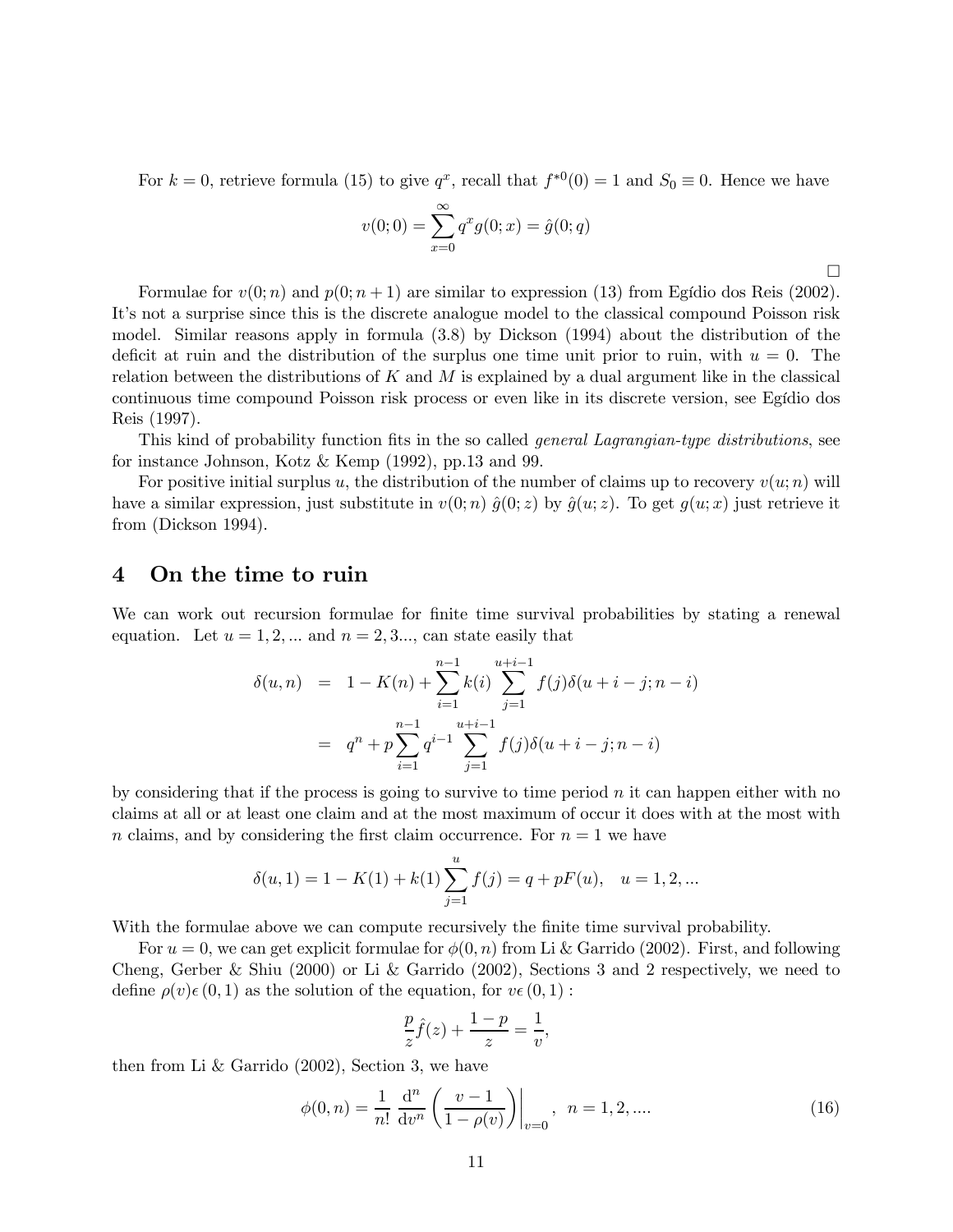However, following a similar reasoning as above, we can also build a recursion for the survival probabilities noting that any claim on the first period will necessarily imply ruin. Hence, we have

$$
\delta(0,1) = q
$$
  
\n
$$
\delta(0,2) = 1 - K(2) + (1 - K(1)) k(1) f(1) = q^2 + pqf(1)
$$
  
\n
$$
\delta(0,n) = 1 - K(n) + (1 - K(1)) \sum_{i=1}^{n-2} k(i) \sum_{j=1}^{i} f(j) \delta(i+1-j; n-1-i), \quad n = 3, 4, ...
$$
  
\n
$$
= q^n + p \sum_{i=1}^{n-2} q^i \sum_{j=1}^{i} f(j) \delta(i+1-j; n-1-i)
$$

# 5 The Binomial/Geometric model

Throughout this section we assume that the distribution of the individual claim amount distribution is geometric which probability and distribution functions are given by, respectively,

$$
f(x) = (1 - \alpha)\alpha^{x-1};
$$
  $F(x) = 1 - \alpha^x, x = 1, 2, ...$ 

For this case, see Gerber (1988) and/or Dickson (1994),

$$
\psi(0) = p/(1-\alpha)
$$
  
\n
$$
f(0; x, y) = p(1-\alpha)\alpha^{x+y}, x = 1, 2, ...; y = 0, 1, 2, ...
$$
  
\n
$$
g(0; x) = p\alpha^{x}, x = 0, 1, 2, ...
$$

From this we get

$$
\hat{f}(z) = \frac{(1-\alpha)z}{1-\alpha z}
$$

$$
\hat{g}(0;z) = \frac{p}{1-\alpha z}.
$$

Then using formulae (11)-(13) we can easily compute the (defective) probability function  $b(0; n+1)$ , using an analytical software like Mathematica, which we print out as an example the following: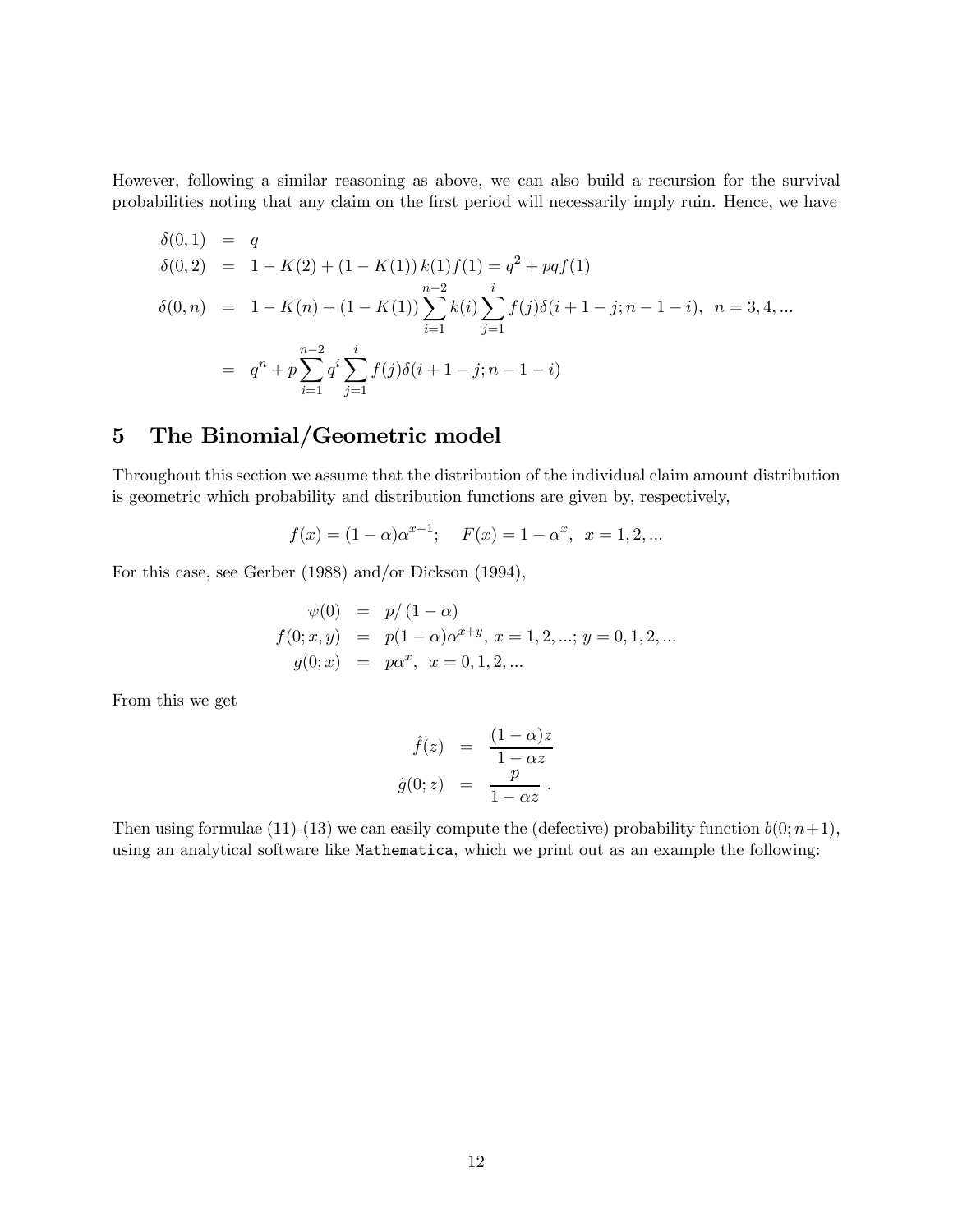$$
b(0;1) = \frac{1-q}{1-\alpha q}
$$

$$
b(0;2) = \frac{\alpha q (1-\alpha) (1-q)^2}{(1-\alpha q)^3}
$$

$$
b(0;3) = \frac{\alpha q (1-\alpha)^2 (1-q)^3 (1+\alpha q)}{(1-\alpha q)^5}
$$
  

$$
b(0;4) = \frac{\alpha q (1-\alpha)^3 (1-q)^4 (1+3\alpha q+\alpha^2 q^2)}{(1-q)^3 (1-q)^4 (1+\alpha q^2 q^2)}
$$

$$
b(0;4) = \frac{\alpha q (1-\alpha)^3 (1-q)^4 (1+3 \alpha q + \alpha^2 q^2)}{(1-\alpha q)^7}
$$
  

$$
\alpha q (1-\alpha)^4 (1-q)^5 (1+6 \alpha q + 6 \alpha^2 q^2 + \alpha^3 q^3)
$$

$$
b(0;5) = \frac{\alpha q (1-\alpha)^4 (1-q)^5 (1+6\alpha q+6\alpha^2 q^2+\alpha^3 q^3)}{(1-\alpha q)^9}
$$

$$
b(0;6) = \frac{\alpha q (1-\alpha)^5 (1-q)^6 (1+10 \alpha q+20 \alpha^2 q^2+10 \alpha^3 q^3+\alpha^4 q^4)}{(1-\alpha q)^{11}}
$$

$$
b(0;7) = \frac{\alpha q (1-\alpha)^6 (1-q)^7 (1+15 \alpha q + 50 \alpha^2 q^2 + 50 \alpha^3 q^3 + 15 \alpha^4 q^4 + \alpha^5 q^5)}{(1-\alpha q)^{13}}
$$

$$
b(0;8) = \frac{\alpha q (1-\alpha)^7 (1-q)^8 (1+21 \alpha q + 105 \alpha^2 q^2 + 175 \alpha^3 q^3 + 105 \alpha^4 q^4 + 21 \alpha^5 q^5 + \alpha^6 q^6)}{(1-\alpha q)^{15}}
$$

$$
b(0;9) = \frac{\alpha q (1-\alpha)^8 (1-q)^9 (1+28 \alpha q+196 \alpha^2 q^2+490 \alpha^3 q^3+490 \alpha^4 q^4+196 \alpha^5 q^5+28 \alpha^6 q^6+\alpha^7 q^7)}{(1-\alpha q)^{17}}
$$

$$
b(0;10) = (1 - \alpha q)^{-19} \left( \alpha q (1 - \alpha)^9 (1 + q)^{10} (1 + 36 \alpha q + 336 \alpha^2 q^2) + 1176 \alpha^3 q^3 + 1764 \alpha^4 q^4 + 1176 \alpha^5 q^5 + 336 \alpha^6 q^6 + 36 \alpha^7 q^7 + \alpha q^8 \right)
$$

Once computed the probabilities  $b(0; n)$  we can compute the probabilities  $b(u; n)$  for a positive integer  $u$ , using formulae (5) and recursion formulae (8) and (9). For that, just note that formula (4) can be in this case easily simplified. The sum

$$
\sum_{t=0}^{u-1} q^t [1 - F(t)] = \sum_{t=0}^{u-1} (\alpha q)^t = \frac{1 - (\alpha q)^u}{1 - \alpha q} ,
$$

then

$$
b(u; 1) = q^{-u} \left( \frac{p}{1 - \alpha q} - p \frac{1 - (\alpha q)^u}{1 - \alpha q} \right) = \frac{p \alpha^u}{1 - \alpha q} = \alpha^u b(0; 1).
$$

For other values of  $b(u; n)$ ,  $n = 2, 3, \dots$ , just use the recursion (8) and (9). Let us now consider the distribution of the time to ruin with initial surplus zero. First consider the equation

$$
\frac{p}{z}\hat{f}(z) + \frac{1-p}{z} = \frac{1}{v} \Leftrightarrow \frac{p}{z}\frac{(1-a)z}{1-az} + \frac{1-p}{z} = \frac{1}{v}
$$

We find  $\rho(v)$  to be (there's another positive solution outside the range  $(0, 1)$ ).

$$
\rho(v) = \frac{1}{2\alpha} \left( (\alpha - p) v + 1 - \sqrt{-2\alpha v - 2pv + 4\alpha pv - 2\alpha pv^2 + \alpha^2 v^2 + p^2 v^2 + 1} \right)
$$
  
= 
$$
\frac{1}{2\alpha} \left( (\alpha - p) v + 1 - \sqrt{((\alpha - p) v + 1)^2 - 4\alpha v q} \right)
$$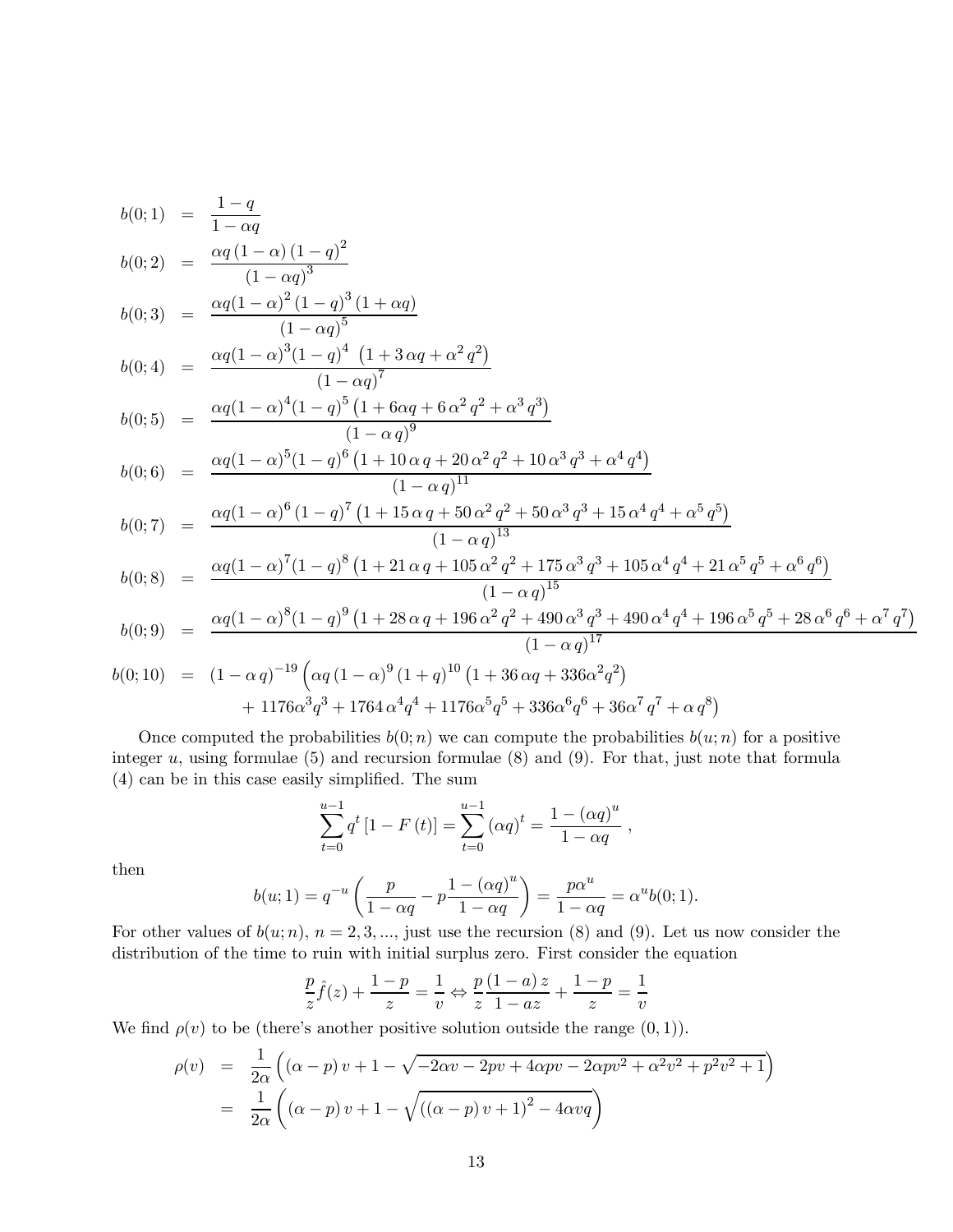Using formulae (16) from Section 4 we can get formulae for  $\phi(0, n)$  Like Li & Garrido (2002) refer it is difficult to obtain  $\phi(0,n)$  in closed form. Only for some special distributions of the claim amounts can explicit expressions be found. Examples of such distributions are given. From the above formula we find

$$
\phi(0,1) = p
$$
\n
$$
\phi(0,2) = \alpha pq
$$
\n
$$
\phi(0,3) = \alpha pq (\alpha + p - 2\alpha p)
$$
\n
$$
\phi(0,4) = \alpha pq (\alpha^2 + p^2 - 5\alpha p (\alpha + p - \alpha p) + 3\alpha p)
$$
\n
$$
\phi(0,5) = \alpha pq (\alpha + p - 2\alpha p) (\alpha^2 + p^2 - 7\alpha p (p + \alpha - \alpha p) + 5\alpha p)
$$
\n
$$
\phi(0,6) = \alpha pq (\alpha^4 + p^4 + 10\alpha p^3 + 10\alpha^3 p - 14\alpha p^4 - 14\alpha^4 p + 20\alpha^2 p^2 - 70\alpha^2 p^3 - 70\alpha^3 p^2)
$$
\n
$$
\phi(0,6) = \alpha pq (\alpha^4 + p^4 + 140\alpha^3 p^3 + 56\alpha^4 p^2 - 84\alpha^3 p^4 - 84\alpha^4 p^3 + 42\alpha^4 p^4)
$$
\n
$$
\phi(0,7) = \alpha pq (\alpha + p - 2\alpha p) (\alpha^4 + p^4 + 14\alpha p^3 + 14\alpha^3 p - 18\alpha p^4 - 18\alpha^4 p + 36\alpha^2 p^2 - 114\alpha^2 p^3 - 84\alpha^4 p^4 + 14\alpha^3 p^2 + 84\alpha^2 p^4 + 228\alpha^3 p^3 + 84\alpha^4 p^2 - 132\alpha^3 p^4 - 132\alpha^4 p^3 + 66\alpha^4 p^4)
$$

# References

- Cheng, S., Gerber, H. U. & Shiu, E. S. W. (2000). Discounted probabilities and ruin hteory in the compound binomial model, Insurance : Mathematics and Economics 26: 239—250.
- Dickson, D. C. M. (1994). Some comments on the compound binomial model, Astin Bulletin  $24(1): 33-45.$
- Dickson, D. C. M. & Waters, H. R. (1991). Recursive calculation of survival probabilities, Astin Bulletin 21(2): 199—221.
- Egídio dos Reis, A. D. (1997). On the moments of ruin and recovery times, Research Paper 48, Centre for Actuarial Studies, The University of Melbourne. Submitted to Insurance: Mathematics & Economics.
- Egídio dos Reis, A. D. (2002). How many claims does it take to get ruined and recovered?, Insurance: Mathematics and Economics  $31(2)$ : 235-248.
- Gerber, H. U. (1988). Mathematical fun with compound binomial process, Astin Bulletin 18(2): 161—168.
- Johnson, N. L., Kotz, S. & Kemp, A. W. (1992). Univariate Discrete Distributions, 2nd edn, John Wiley & Sons.
- Li, S. & Garrido, J. (2002). On the time value of ruin in the discrete time risk model. Working Paper 02-18, Business Economics Series 12, Departamento de Economia de la Empresa, Universidad Carlos III de Madrid, https://docubib.uc3m.es/WORKINGPAPERS/WB/wb021812.pdf.